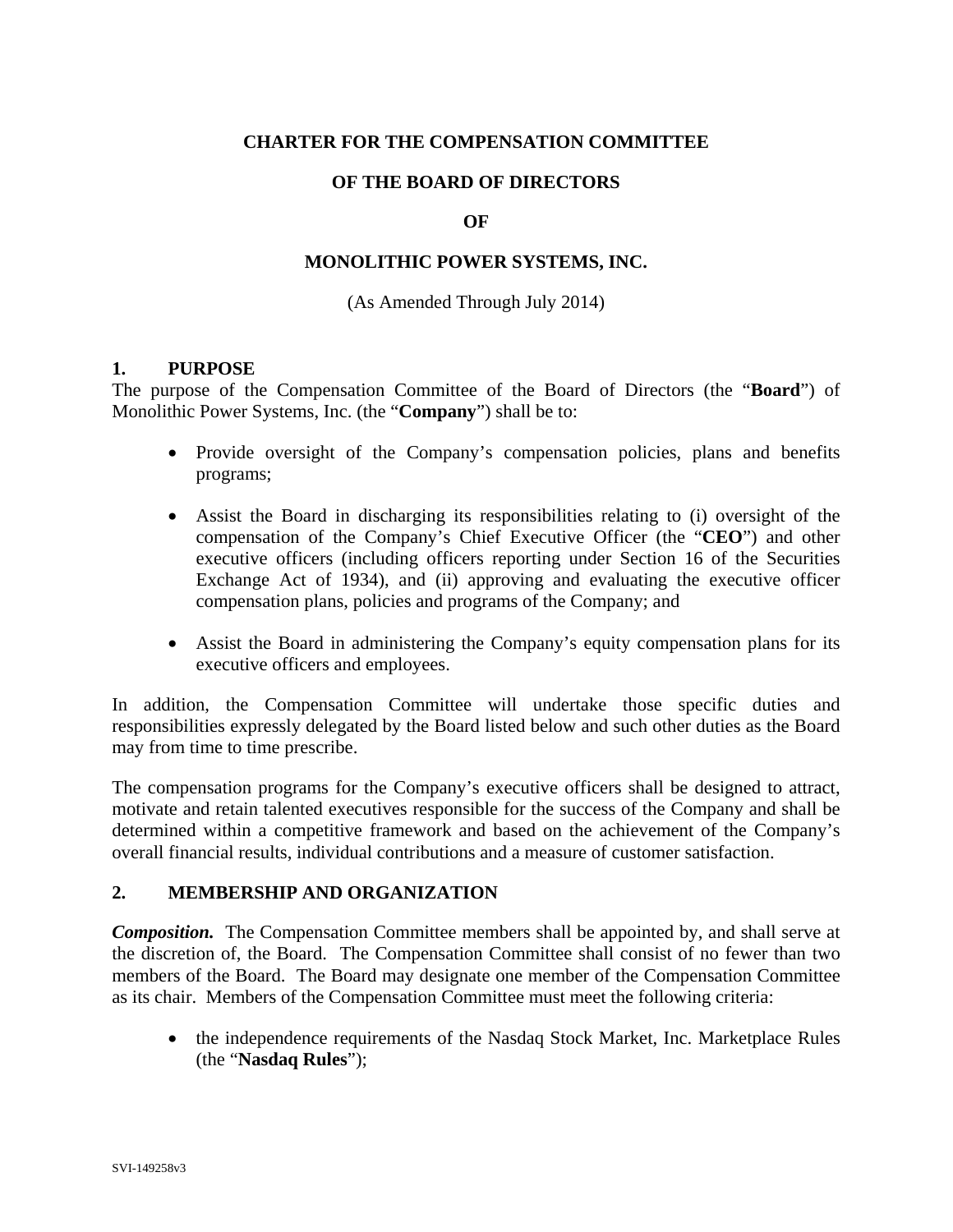- the non-employee director definition of Rule 16b-3 promulgated under Section 16 of the Securities Exchange Act of 1934, as amended; and
- $\bullet$  the outside director definition of Section 162(m) of the Internal Revenue Code of 1986, as amended.

In determining whether a member of the Board is eligible to serve on the Compensation Committee, the Board will consider all factors specifically relevant to determining whether the member has a relationship to the Company that is material to the member's ability to be independent from management in connection with the duties of a Compensation Committee member or that would impair the member's ability to make independent judgments about the Company's executive compensation. These factors must include but are not limited to (i) the source of compensation of the member, including any consulting, advisory or other compensatory fee paid by the Company to the member and (ii) whether the member is affiliated with the Company, a subsidiary of the Company or any affiliate of a subsidiary of the Company.

*Meetings.*It is anticipated that the Compensation Committee will meet at least quarterly each year. The Compensation Committee may establish its own meeting schedule. The Compensation Committee will maintain written minutes of its meetings, which minutes will be filed with the minutes of the meetings of the Board. The Compensation Committee shall make regular reports to the Board on the actions and recommendations of the Compensation Committee.

*Compensation.*Members of the Compensation Committee shall receive such fees, if any, for their service as Compensation Committee members as may be determined by the Board in its sole discretion.

# **3. RESPONSIBILITIES AND DUTIES**

The following responsibilities and duties of the Compensation Committee are set forth below as a guide to the Compensation Committee with the understanding that the Compensation Committee may alter or supplement them as it deems appropriate under the circumstances to the extent permitted by applicable law or the Nasdaq Rules. The responsibilities and duties of the Compensation Committee shall include:

 Annually review and approve for the CEO and the executive officers of the Company (i) the annual base salary, (ii) the annual incentive bonus, including the specific goals and amount, (iii) equity compensation, (iv) any employment agreement, severance arrangement and change in control agreement/provision, (v) any signing bonus or payment of relocation costs and (vi) any other benefits, compensation or arrangements. One of the Compensation Committee's objectives shall be to use compensation to align the interests of the executive officers with the long-term interests of the Company's stockholders, thereby enhancing stockholder value. The CEO may not be present during any Compensation Committee deliberations or voting with respect to his or her compensation;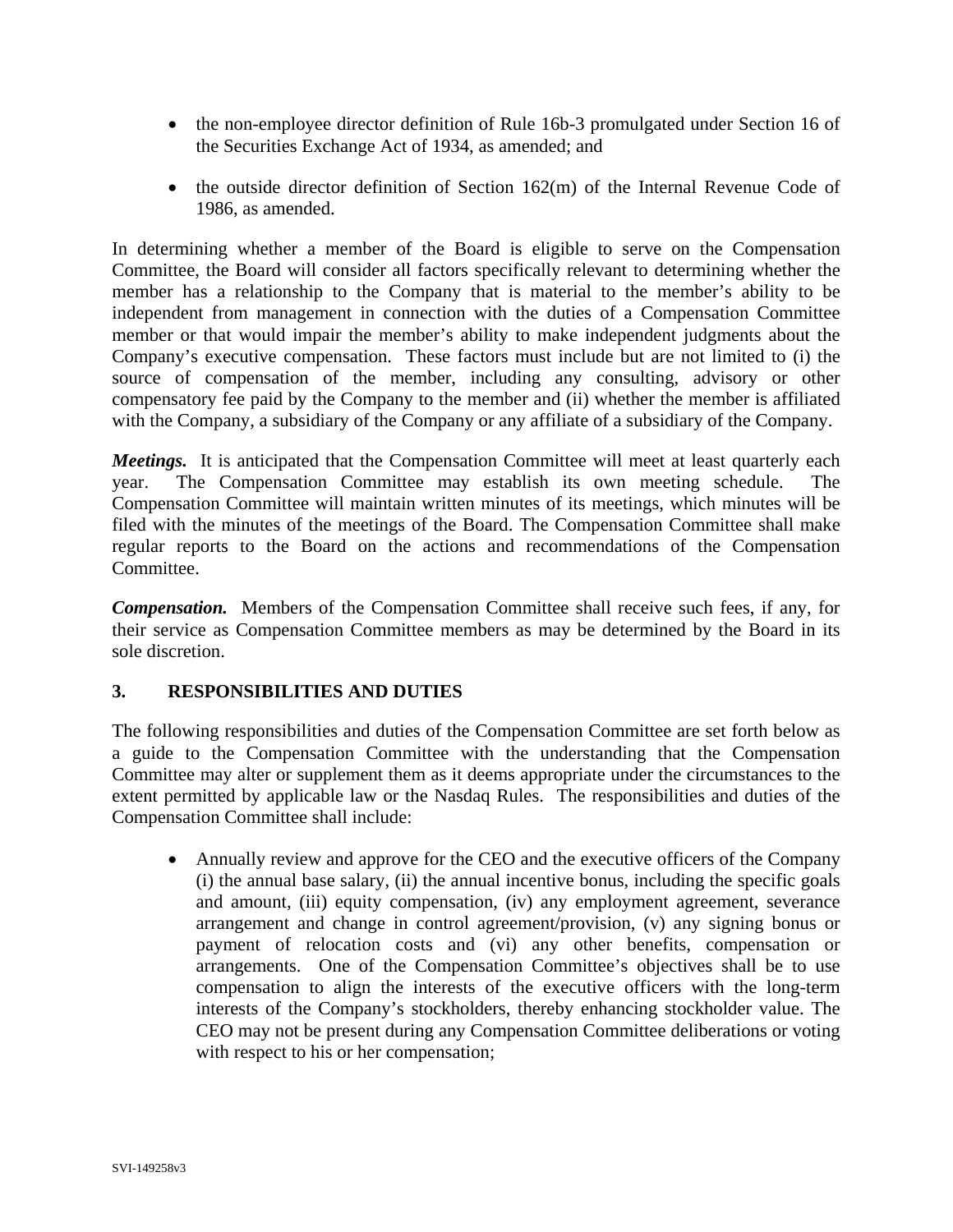- Specifically with respect to the CEO, the Compensation Committee shall review and approve corporate goals and objectives relevant to the compensation of the CEO, evaluate his or her performance in light thereof, and consider identified and other factors related to the performance of the Company in determining the compensation level of the CEO;
- Administer the Company's equity compensation plans for its employees, and recommend equity compensation plans for Board approval;
- Provide oversight of the Company's overall compensation plans and benefits programs. The Compensation Committee shall also make recommendations to the Board with respect to improvements or changes to such plans or the adoption of new plans when appropriate;
- Evaluate on a periodic basis the competitiveness of (i) the compensation of the CEO and the executive officers of the Company and (ii) the Company's overall compensation plans;
- Form and delegate authority to subcommittees when appropriate;
- Make regular reports to the Board;
- Review and reassess the adequacy of this Charter on an annual basis and recommend any proposed changes to the Board for approval;
- Consult in its discretion with the Human Resources department to assist in the evaluation of executive officer compensation;
- Review and discuss the Compensation Discussion and Analysis (CD&A) section of the annual proxy statement with the Company's management, and recommend to the Board that the CD&A be included in the Company's annual report and proxy statement;
- Produce a report on executive compensation for inclusion in the Company's annual proxy statement that complies with the rules and regulations of the Securities and Exchange Commission and any other applicable rules and regulations;
- Evaluate rules and regulations relating to stockholder approval of executive compensation and recommend to the Board such actions with respect to such matters as the Compensation Committee deems appropriate; and
- Perform such other duties as the Board may direct from time to time.

The Compensation Committee shall have the authority, in its sole discretion, to retain or obtain the advice of any compensation consultant, legal counsel or other adviser to assist it in the performance of its duties, but only after taking into consideration factors relevant to the adviser's independence specified in applicable Nasdaq Rules. However, the Compensation Committee is